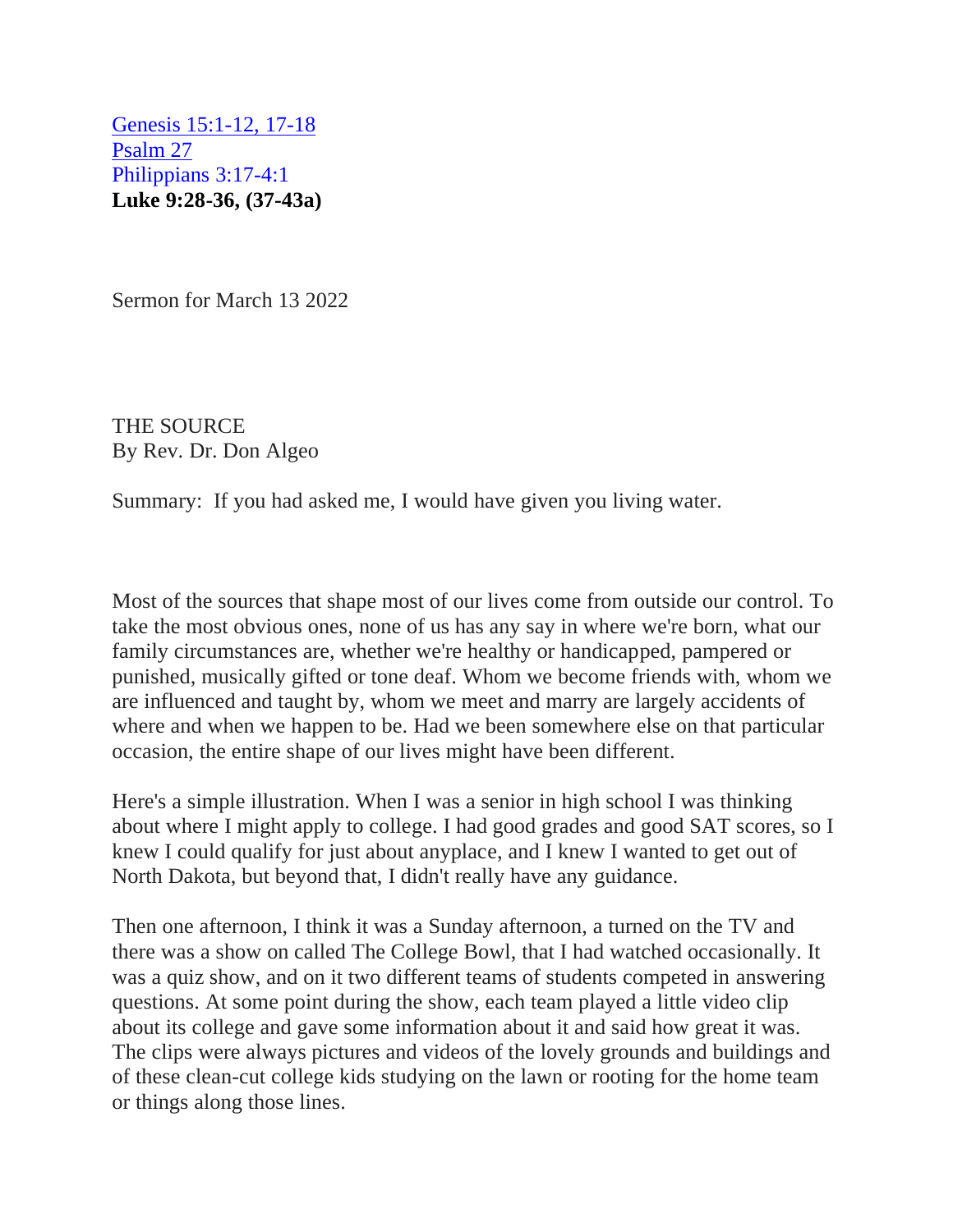On this particular episode, however, when it came time for one of the teams to do its commercial, what they showed was a bunch of long-haired freaky-looking people doing crazy stuff and making funny faces, just being completely goofy and irreverent. And the four contestants from that school themselves didn't look at all like the clean-cut brainy students on the other team, who were from a big-name university like of Duke or Ohio State, or someplace like that. And the kicker was, the long-haired motley crew from someplace I'd never even heard of just mopped the floor with the team from the big prestigious school. And by the time the show was over, I decided I'd look into this weird place called Reed College, in Portland, Oregon.

Long story short, that's where I ended up going to college. Much longer story even shorter, if I hadn't gone there, my whole life would have been entirely different, with different people, different places, different accomplishments, different failures. I certainly wouldn't be standing in front of you right now.

And here's my point. It's all because I happened to turn on the TV at a particular time on a particular Sunday afternoon, lo those many years ago. If I had been out mowing the lawns that afternoon, or if my father had been watching something on TV, or if I'd gotten a phone call from a friend when the team from Reed showed their clip, my life would have been completely different.

This is just an example from my life. Any one of you could stand up here and tell about an example from your own life. Any one of you, in fact, if you thought about it, could come up with a thousand examples from your own life. Because the truth is, as we started out saying, the sources that shape much of our lives come by and large from the world outside us.

And this is the time to remind ourselves that there is one source for our lives that is not natural, that instead relies upon and requires a deliberate and voluntary choice, the choice to allow Jesus to be the source, to be the well-spring of our lives. It is always important to remember that Christianity is not a 'nature' religion, nor even a 'natural' religion. Its point is not to pander to our human nature, but rather to transcend our human nature, to transform corrupt and fallen mortal nature into something capable of enjoying eternal life in the presence of perfect goodness and truth. Jesus is our guide out of the natural and into the eternal, But here's what's important: it is always left to us to choose Him to be that guide.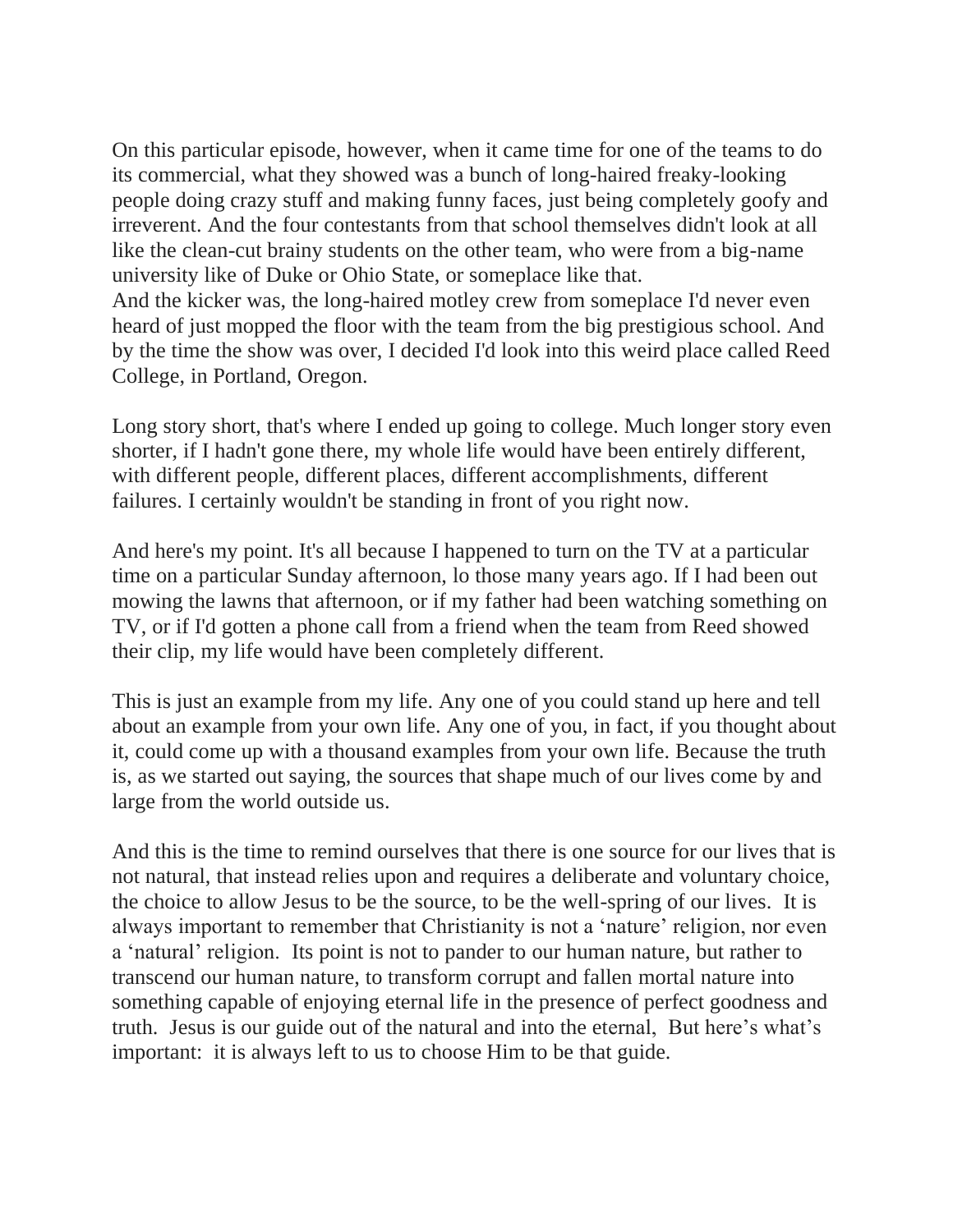And I think our Gospel reading for this morning illustrates clearly for us the nature of that source that we are invited to choose. It shows us that Jesus must be the source of our guidance, and the source of our strength. So let's read it together.

## **Luke 9:28-36, (37-43a)**

Jesus has brought his three closest disciples up onto a mountain to be alone with him while he prays. What is he praying for? Only a little earlier, Peter has publicly recognized Jesus as the Messiah, and Jesus then immediately announced his intention to turn towards Jerusalem and the Cross. Here on the mountain, he is clearly seeking God's guidance and assurance that what He has chosen is in accordance with his Father's will.

They see that, but what else do they see? In a moment of revelation, they see Jesus talking with Moses and Elijah. Moses: the great lawgiver of the Jewish nation, and Elijah, its greatest prophet, its greatest spiritual guide. Peter and John and James see their young leader standing on terms of equality with the two greatest civil and spiritual sources of guidance they can even imagine. And what happens then? A cloud descends, and the very voice of God speaks out of it directly to them. And what does God say?

## *"This is my beloved Son. Hear him."*

What God is saying to them is this: All your lives, you've had these two  $-$  Moses and Elijah – as your fundamental sources of guidance through life. They were given to you because of who you are, where you were born, who your people are. And they were good sources, they were reliable sources, they were the servants I sent to provide guidance for your people through the Old Age of the past. But now I've sent my son, and the New Age begins with him. Hear him, listen to him, from this time forth, let him be your guide.

And that's the same choice presented to all of us, if we choose to follow Christ. If you hire a guide for a wilderness expedition, you choose to do what he says. You choose to take what he tells you to take on the journey; you choose to go where he tells you to go; you choose to stop and rest where he tells you to stop and rest.

When Jesus sent his disciples out on their first independent mission, the Bible records his explicit instructions: only take one pair of sandals, one change of clothes, don't take any money, stay in the house of someone who respects God, and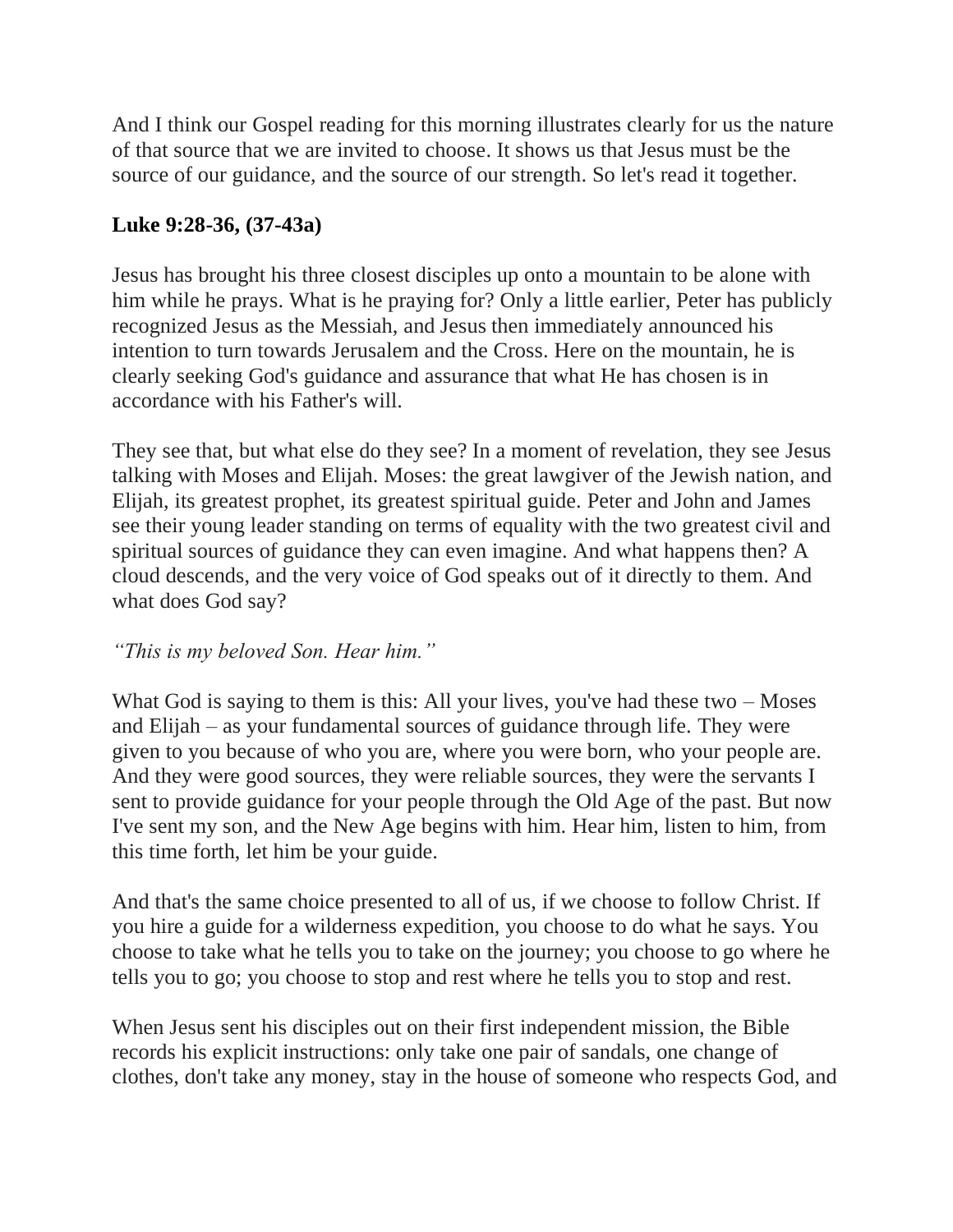so on. It doesn't really matter what the exact instructions were, because they were specific to a particular historical place and time.

But what mattered is that they were instructions from Jesus, instructions for that particular occasion, for those particular men. And that's the lesson for us as well, particular men and women, in particular circumstances, on particular occasions. What is asked of us is simply to choose the guide, and then put the journey in His hands.

And there's the second lesson for us as well. Having descended from the mountain, Jesus is immediately confronted with a distraught father whose son is apparently suffering from epileptic fits, and Luke records his heart-breaking plea to Jesus in this way:

## *9:40 I begged your disciples to cast it out, but they could not.*

The lasting and eternal consequences of our actions in this world, however nobly intended, however heroic they might seem to our worldly point of view, are fleeting and irrelevant, from God's point of view, unless they are grounded in and reliant on obedience to Jesus as their motivation.

This is a hard lesson to accept, because our human nature is such that we seek recognition for ourselves as the source of moral credit.

What's always vitally important to remember is that the things that matter in eternity are the particular actions, and the particular motivation of those actions, of individuals – not the consequences of their actions. Extremely good actions in the human way of thinking may have terrible consequences: the human cliché to acknowledge that truism is: The road to hell is paved with good intentions. And conversely, even evil actions can have good consequences. All of that is under God's providence.

But what has weight, in God's judgment, is that actions be based on Jesus, that they find their guidance in the attempt to follow Christ's instruction, and their motivation in their trust in Christ's adequacy.

I sought help from your disciples, the man cries out, and the message to us is perfectly clear. The source of healing, the source of strength, like the source of guidance, is never to be found in the disciples…never to be found in us…but only in Jesus himself.